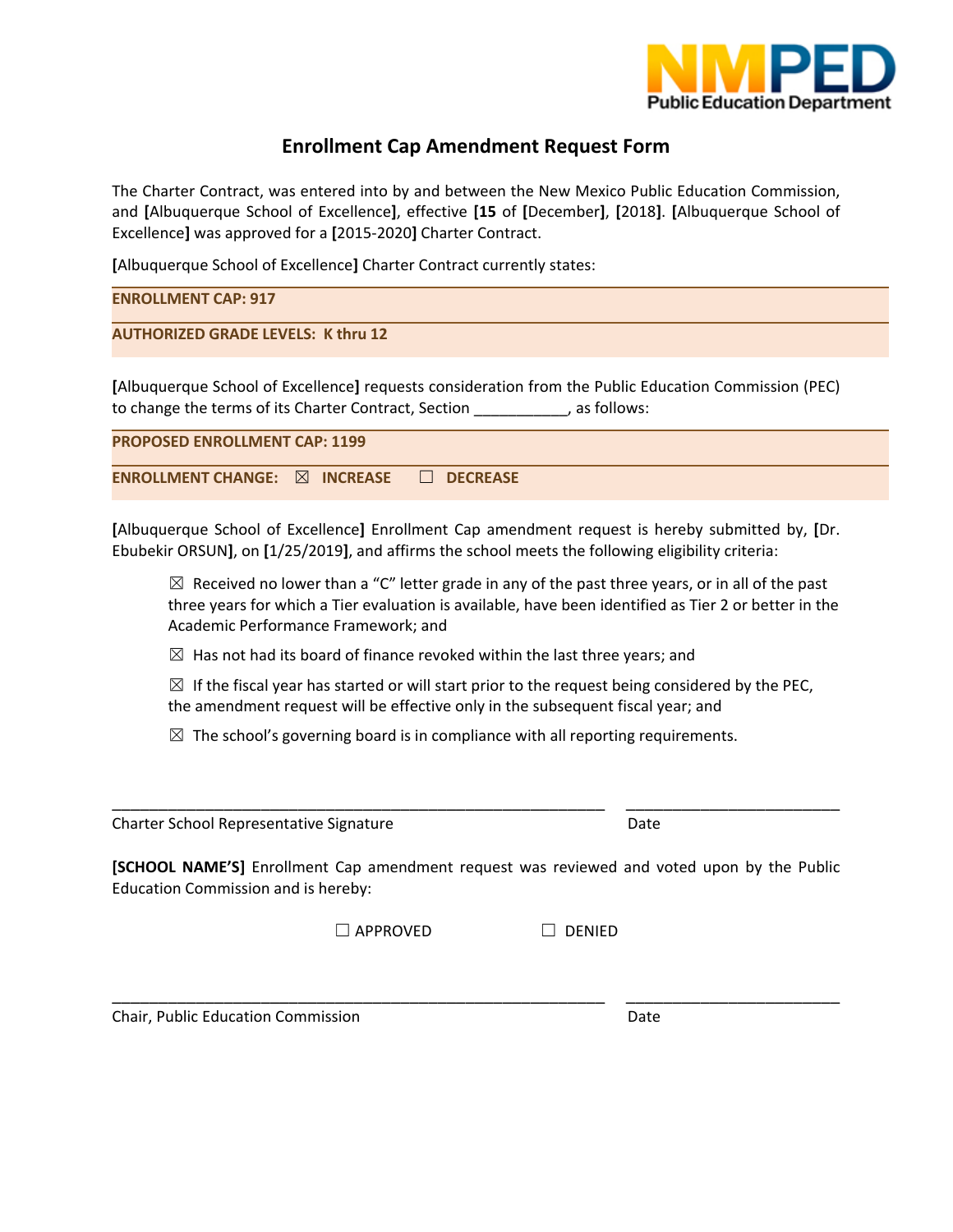# Meeting Minutes Albuquerque School of Excellence Governing Council Meeting

**Meeting Location:** 13201 Lomas Blvd. NE Albuquerque, New Mexico 87112 **Date:** December 15, 2018

## **Time:** 10:00-12:35

I. **Attendance:** The meeting was called to attendance by Dr. Anderoglu. The following members of the Governing Council were present: Kristi Del Curto (Assistant Principal), Dr. Ouezduen, Mr. Tuncer and Kathy Garcia. Rebekah Mahape from the Vigil Group was in attendance as was Vickie Kwiecinski (Dean of Elementary 1-6)

## **II. Call to order and establishment of quorum**

 The people listed above are named the Governing Council of the Albuquerque School of Excellence in the Articles of Incorporation and their attendance constitutes a quorum.

## **III. Public Comments**

The following people were in attendance for the public comment session of the meeting: Whitney Fien, Faith Sears, Christina Klos, Pamela Johnson, Gloria Zolman, Debra Jean Triebel, Jo Schmidt, Loraine Cohn, Karen Madison, Maria Ortiz, and Sophie Earp. Public comments made were in regards to books being read during the D.E.A.R. portion of the school day.

## **IV. (Action) Approval of Current Agenda Items**

a. Mr. Tuncer moved to approve the current agenda. Dr. Anderoglu seconded. A vote was taken and the current agenda was unanimously approved.

## **V. (Action) Approval of previous GC meeting minutes**

The meeting minutes were reviewed by the Governing Council. Mr. Tuncer moved to approve the minutes. Dr. Anderoglu seconded. A vote was taken and the minutes were unanimously approved.

## **VI. (Discussion) Business Manager's Report to GC**

a. Rebekah Mahape presented the report and answered any questions the board had.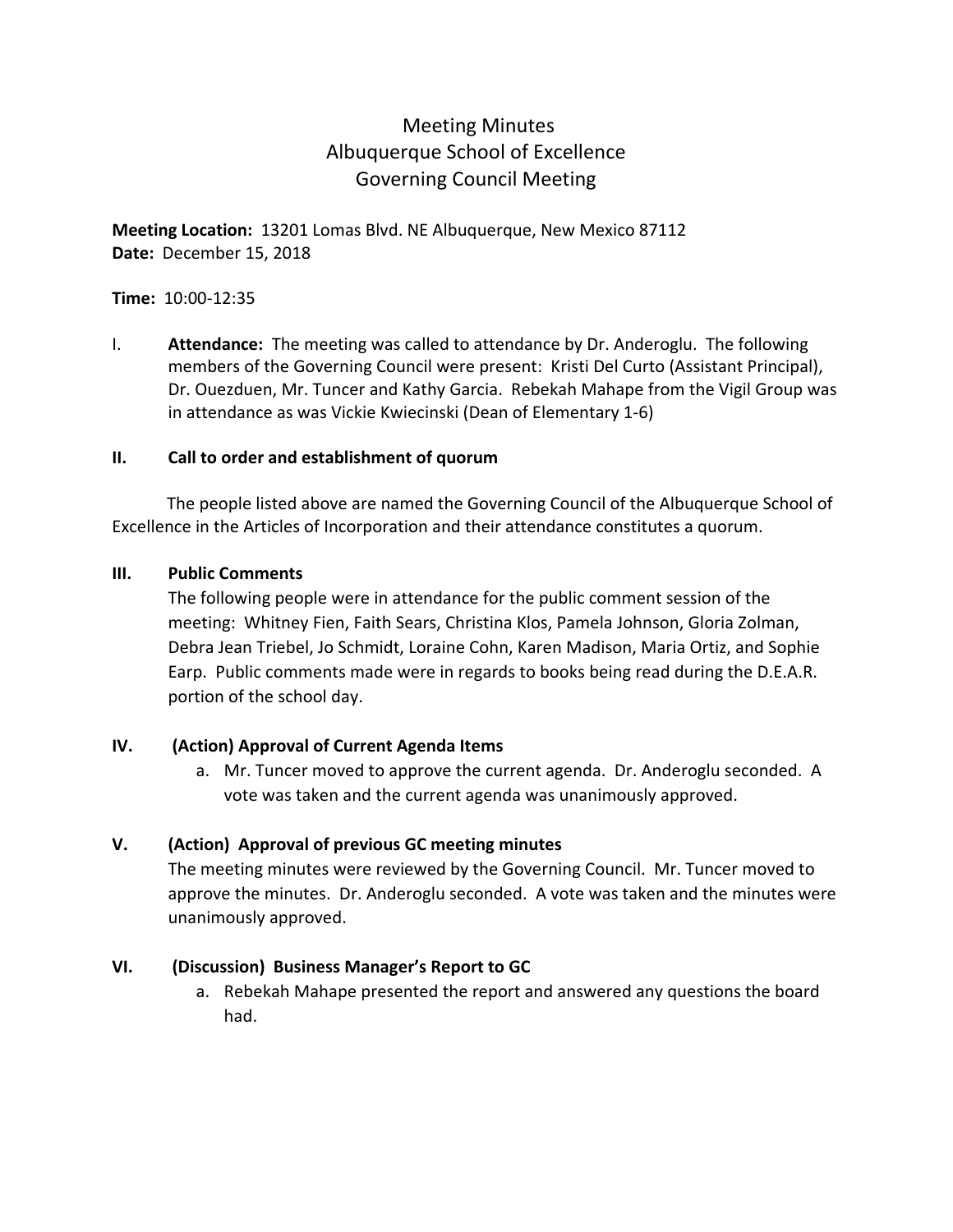## **VII. (Action) November-December 2018 Financials and Bank Reconciliations**

- a. Rebekah Mahape presented the financial report and the bank reconciliations. It was stated that ASE is in good financial standing.
- b. Dr. Tuncer moved to approve the November-December financials and bank reconciliations. Dr. Anderoglu seconded. A vote was taken and the financials and reconciliations were unanimously approved.

## **VIII. (Action) Approval of Budget Adjustment Requests**

The following BARS were approved:

- 1. Maintenance BAR 9 M 8. Transfer BAR 16 T
- 
- 3. Maintenance BAR 11 M 10. Increase BAR 18 I
- 
- 
- 
- 7. Maintenance BAR 15 M 14. Transfer BAR 22 T
- 
- 2. Transfer BAR 10 T FRAME CONTROLLER STATES AND THE STATE STAR 17 M
	-
- 4. Increase BAR 12 I 11. Maintenance BAR 19 M
- 5. Increase BAR 13 I 12. Transfer BAR 20 (Voided)
- 6. Increase BAR 14 I 13. Maintenance BAR 21 M
	-
	- 15. Maintenance 23 T

Kathy Garcia moved to approve the BARS. Dr. Truncer seconded. A vote was taken and was unanimously approved

## IX. (**Discussion) Principal's Report to the GC**

a. Kristi Del Curto presented the report compiled by Dr. Orsun and discussion ensued.

## X. **(Action) Approval of Faculty Bonuses for "A" Rating for the 2017-2018 school year.**

- a. The proposed plan includes:
	- i. 27 teachers/administrators will receive \$750. Bonus: \$20,250
	- ii. 5 Teacher Aides/Full time front office personnel will receive \$375. Bonus: 1,875.
	- iii. 3 part time front office personnel will receive \$175. Bonus: \$525.
- b. Dr. Anderoglu moved to approve the bonuses, Kathy Garcia seconded. A vote was taken and the bonuses were unanimously approved.
- XI. **(Action) Approval of Dedicated Employee Education Program (DEEP) – Effective January 2019 to align NMPED Teacher Cost Index for upcoming year.**
	- a. Dr. Anderoglu moved to table the approval until the January 2019 meeting, Mr. Tuncer seconded. A vote was taken to table the approval until January 2019 and was unanimously approved.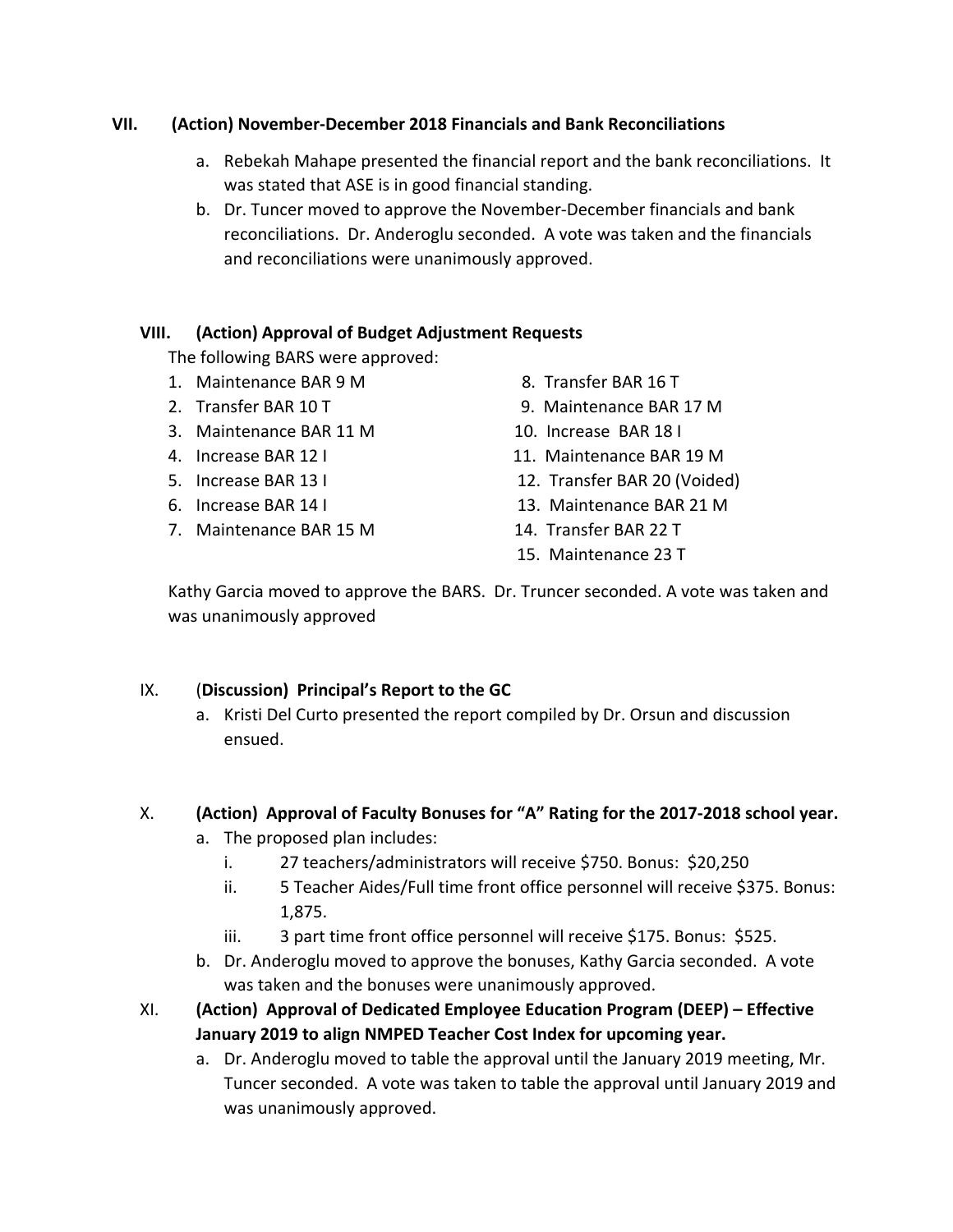- **XII. (Action) Amendment Request: Approval of increasing enrollment cap for 2019- 2020 to apply for Expansion and Replication NM Charter School Program Sub grant** 
	- a. Dr. Anderoglu moved to increase the enrollment cap, Dr. Ouezduen seconded. A vote was taken and unanimously approved.

## **XIII. (Action) Approval /Denial of GC member application(s)**

a. Dr. Anderoglu moved to approve Ms. Jacinta as a board member for the 2019- 2020 school year. Dr. Ouezduen seconded. A vote was taken and Ms. Jacinta was unanimously approved as a board member.

\_\_\_\_\_\_\_\_\_\_\_\_\_\_\_\_\_\_\_\_\_\_\_\_\_\_\_\_\_\_\_\_\_\_ \_\_\_\_\_\_\_\_\_\_\_\_\_\_\_

**XIV. Closing Remarks and Adjournment 12:35** 

Kathy Bustos-Garcia, GC Secretary Approved/Signed Date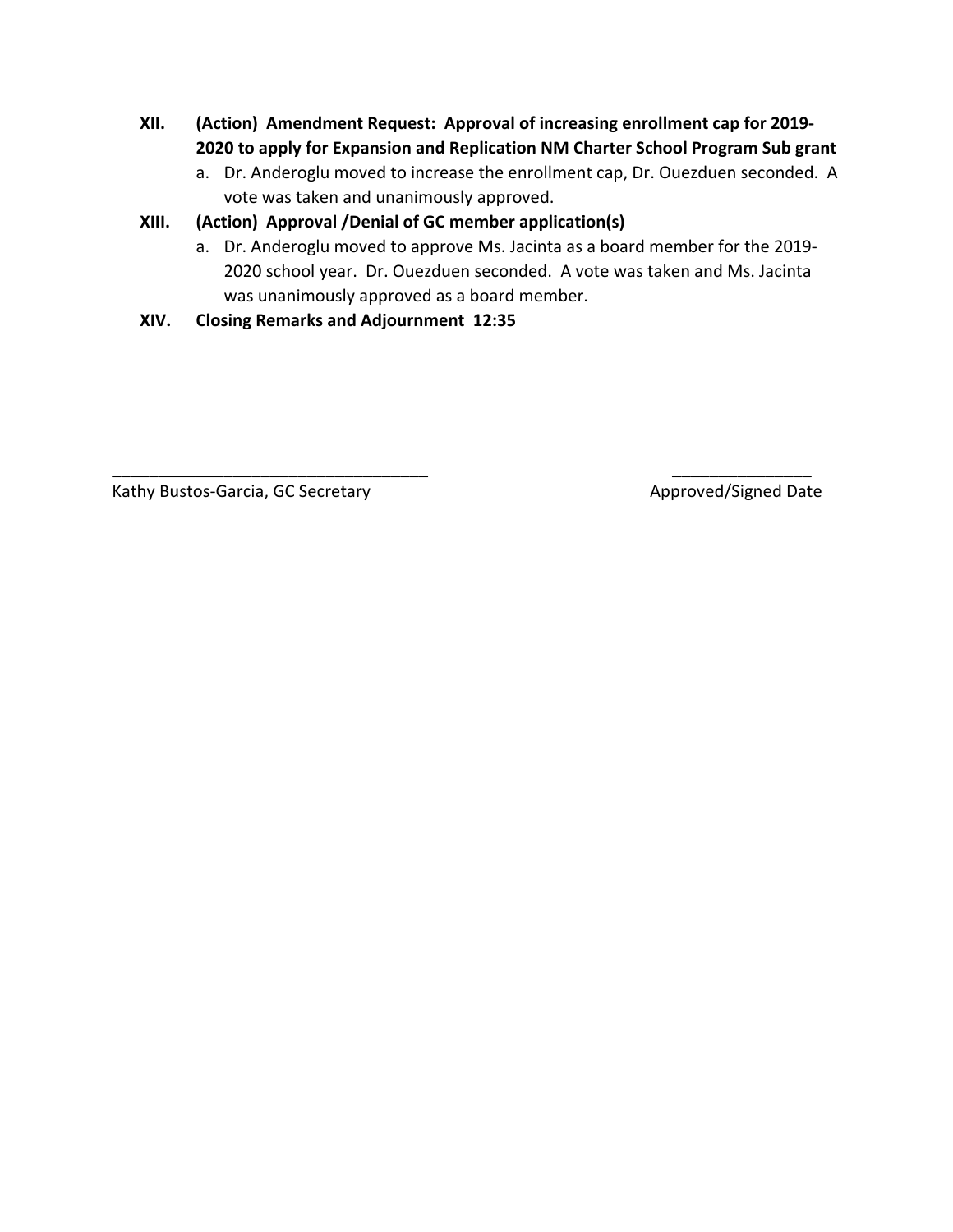- a. Discussion with no action. Tabled until the November meeting.
- b. Dr. Anderoglu moved to not make adjustments. Ms. Garcia seconded. A vote was taken and was unanimously rejected

**Closing remarks and adjournment 11:20**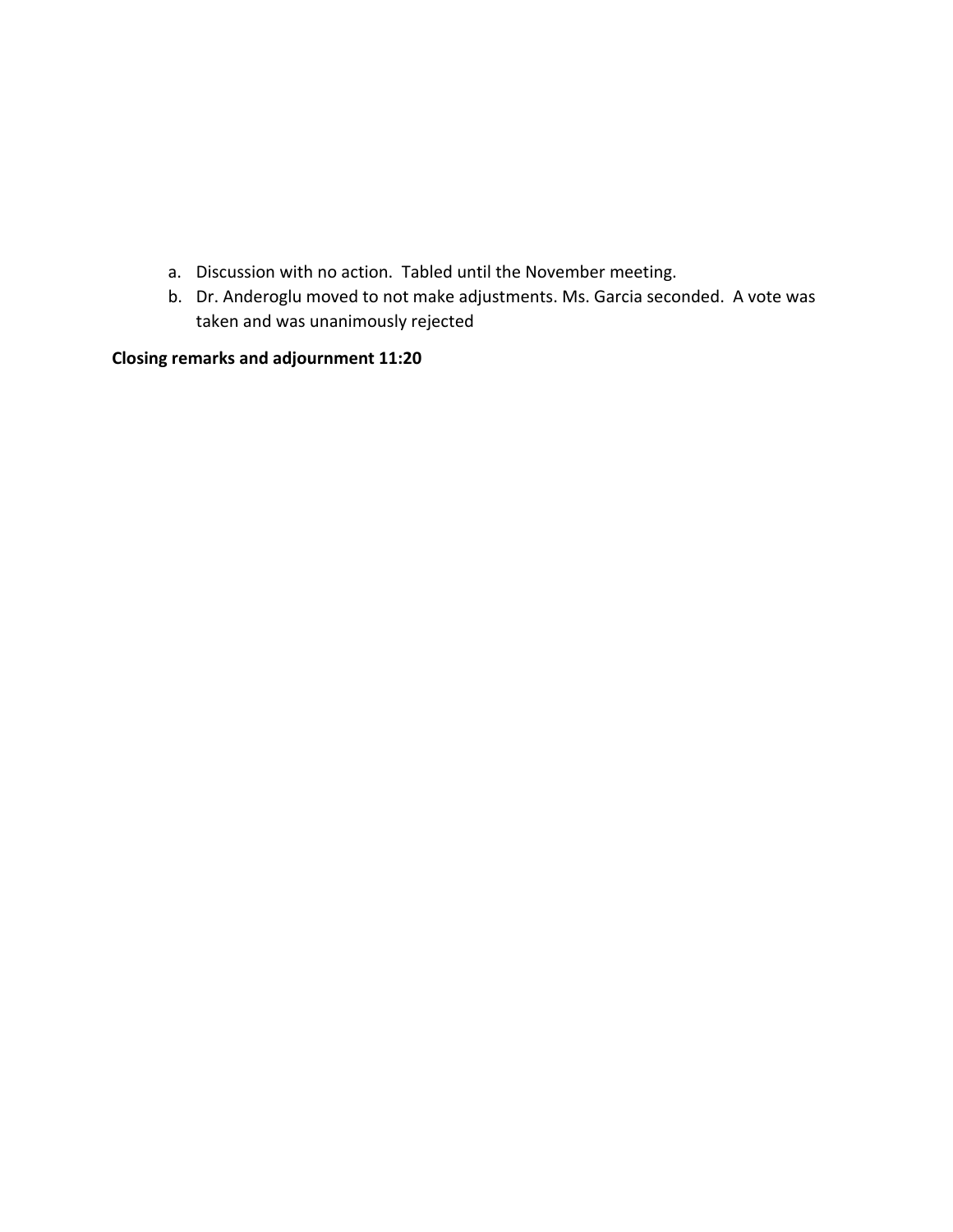# **ALBUQUERQUE SCHOOL OF EXCELLENCE**



13201 Lomas Blvd. NE Albuquerque, NM 87112◆Phone: 505. 312.7711◆Fax: 505.312.7712



The data below shows the past/current/future of ASE enrollment considering the 40th day counts. Based on the growth in 3 years –doubling the school size and school success in NMPED ratings no less than B-, we plan to grow and serve more students towards to our mission/vision. The student to teacher ratio has been 1:15 or 1:16 (depending on the section sizes) while student to staff ration is always 1:12. **The supervision at all times and safety of students are our #1 priority.** 

For instance, we plan to add 9 teachers when we open the new campus in 2020-2021. We will take the recruitment, hiring and training action items below:

- ASE will advertise vacancies and attend university job fairs to fill opening spots.
- **Within 5 miles of ASE, there is no "A" Rated Grade 1-12 school by NMPED: The rating/quality of instruction also attracts teachers/faculty for a better place to work.**
- ASE offers generous salary to its teachers who dedicate themselves to students/parents/community. With a better salary schedule, we will hire the best teachers who serve our unique mission in STEM.
- ASE has graduating students from Universities with STEM major and we plan to hire alumni students (our Class of 2015-2017) from universities.
- Novice teachers will be mentored by experienced teachers while experienced teachers are offered graduate school/Master's Degree grant to increase instructional quality.
- Teacher recruitment and training will be offered through our district by experience administrators to serve increased population.
- ASE offers 10 extra contract days for in-service trainings and has Fridays as PLC meetings to share best practices with early dismissal at 1:30pm.
- ASE student population grew drastically in 3 years as the scores and teachers/staff retention has increased: the school success culture has been established.

<u>Louis sur dous curredous sur dous curredous sur dous curredous sur el outre un d</u>

| ALBUQUERQUE SCHOOL OF EXCELLENCE - A TUITION-FREE COLLEGE PREPARATORY STATE CHARTER SCHOOL- GROWTH PLAN |             |             |                                           |                |                |                           |              |                                                               |                                 |                                                                                                           |                                                                                                           |              |                |              |                |              |                |              |                             |              |
|---------------------------------------------------------------------------------------------------------|-------------|-------------|-------------------------------------------|----------------|----------------|---------------------------|--------------|---------------------------------------------------------------|---------------------------------|-----------------------------------------------------------------------------------------------------------|-----------------------------------------------------------------------------------------------------------|--------------|----------------|--------------|----------------|--------------|----------------|--------------|-----------------------------|--------------|
|                                                                                                         |             |             |                                           |                |                |                           |              |                                                               |                                 |                                                                                                           | 13201 Lomas Blvd New Campus B201 Lomas Blv New Campus B201 Lomas Blv New Campus B201 Lomas Blv New Campus |              |                |              |                |              |                |              | 13201 Lomas Blvd New Campus |              |
| <b>GradeLevels</b>                                                                                      | $2010 - 11$ | 2011-12     | 2012-13                                   | 2013-14        | $2014 - 15$    | 2015-16                   | 2016-17      | $2017 - 18$                                                   | 2018-19                         | 2019-20                                                                                                   | $2020 - 21$                                                                                               | 2020-21      | 2021-22        | 2021-22      | 2022-23        | 2022-23      | 2023-24        | $2023 - 24$  | 2024-2025                   | 2024-2025    |
| Kindergarten                                                                                            |             |             |                                           |                |                |                           |              |                                                               |                                 |                                                                                                           |                                                                                                           | 40           |                | 40           |                | 40           |                | 40           |                             | 40           |
| 1st                                                                                                     | 23          | 21          | 19                                        | 18             | 18             | 18                        | 33           | 38                                                            | 57                              | 57                                                                                                        |                                                                                                           | 57           |                | 76           |                | 76           |                | 76           |                             | 76           |
| 2nd                                                                                                     | 21          | 21          | 25                                        | 24             | 25             | 22                        | 34           | 45                                                            | 55                              | 54                                                                                                        |                                                                                                           | 72           |                | 75           |                | 75           |                | 75           |                             | 75           |
| 3rd                                                                                                     | 23          | 24          | 23                                        | 21             | 26             | 25                        | 25           | 52                                                            | 50                              | 52                                                                                                        |                                                                                                           | 72           |                | 75           |                | 75           |                | 75           |                             | 75           |
| 4th                                                                                                     | 24          | 24          | 23                                        | 24             | 25             | 25                        | 46           | 51                                                            | 53                              | 52                                                                                                        |                                                                                                           | 72           |                | 75           |                | 75           |                | 75           |                             | 75           |
| 5th                                                                                                     | 41          | 47          | 41                                        | 24             | 26             | 24                        | 51           | 54                                                            | 58                              | 54                                                                                                        | 72                                                                                                        |              | 96             |              | 96             |              | 96             |              | 96                          |              |
| бth                                                                                                     | 40          | 68          | 66                                        | 52             | 47             | 50                        | 68           | 101                                                           | 102                             | 125                                                                                                       | 125                                                                                                       |              | 125            |              | 125            |              | 125            |              | 125                         |              |
| 7th                                                                                                     | 20          | 49          | 56                                        | 55             | 52             | 50                        | 43           | 75                                                            | 95                              | 96                                                                                                        | 120                                                                                                       |              | 120            |              | 120            |              | 120            |              | 120                         |              |
| 8th                                                                                                     | 22          | 21          | 35                                        | 46             | 50             | 47                        | 43           | 53                                                            | 74                              | 92                                                                                                        | 96                                                                                                        |              | 115            |              | 115            |              | 115            |              | 115                         |              |
| 9th                                                                                                     |             | 17          | 17                                        | 17             | 13             | 28                        | 37           | 33                                                            | 43                              | 50                                                                                                        | 72                                                                                                        |              | 75             |              | 75             |              | 75             |              | 75                          |              |
| 10th                                                                                                    |             |             | 11                                        | 12             | 17             | 10                        | 27           | 31                                                            | 27                              | 44                                                                                                        | 48                                                                                                        |              | 72             |              | 72             |              | 72             |              | 72                          |              |
| 1kh                                                                                                     |             |             |                                           |                |                | 11                        | 9            | 19                                                            | 28                              | 24                                                                                                        | 42                                                                                                        |              | 46             |              | 70             |              | 70             |              | 70                          |              |
| 12th                                                                                                    |             |             |                                           |                |                |                           | 11           | 6                                                             | 16                              | 25                                                                                                        | 24                                                                                                        |              | 40             |              | 40             |              | 68             |              | 68                          |              |
| <b>TOTAL</b>                                                                                            | 214         | 292         | 316                                       | 300            | 302            | 313                       | 427          | 558                                                           | 658                             | 725                                                                                                       | 599                                                                                                       | 313          | 689            | 341          | 713            | 341          | 741            | 341          | 741                         | 341          |
| <b>SCHOOL</b><br><b>GRADING</b>                                                                         | ΝA          | B           |                                           | А              | $\mathsf{C}^*$ | A                         | в            | А                                                             |                                 |                                                                                                           |                                                                                                           |              |                |              |                |              |                |              |                             |              |
| Principal                                                                                               |             |             | Dr. Cetinkaya Dr. Cetinkaya Dr. Cetinkaya | Dr. Aykac      | Dr. Aykac      | Dr. Aykac                 | Dr. Aykac    | Dr. Orsun                                                     | Dr. Orsun                       |                                                                                                           | <b>AAAA</b>                                                                                               | <b>XXXX</b>  | <b>AAAA</b>    | <b>XXXX</b>  | <b>AAAA</b>    | <b>XXXX</b>  | <b>AAAA</b>    | <b>XXXX</b>  | <b>AAAA</b>                 | <b>XXXX</b>  |
| <b>Asst. Principal</b>                                                                                  |             |             |                                           | Dr. Orsun      | Dr. Orsun      | Dr. Orsun                 | Dr. Orsun    |                                                               | Mrs. Del Curto   Mrs. Del Curto |                                                                                                           | <b>BBBBB</b>                                                                                              | <b>YYYYY</b> | <b>BBBBB</b>   | <b>YYYYY</b> | <b>BBBBB</b>   | <b>YYYYY</b> | <b>BBBBB</b>   | <b>YYYYY</b> | <b>BBBBB</b>                | <b>YYYYY</b> |
| <b>Dean of Students</b>                                                                                 | Mr. Kazanci | Mr. Kazanci | Mr. Yetis                                 | Mrs. Del Curto | Mrs. Del Curto |                           |              | Mrs. Del Curto   Mrs. Del Curto   Mr. Norcross   Mr. Norcross |                                 |                                                                                                           |                                                                                                           | 222222       |                | 222222       |                | 222222       |                | 222222       |                             | 222222       |
| <b>Dean of Students2</b>                                                                                | Mr. Yetis   | Mr. Yetis   | Mrs. Del Curto                            |                | Mr. Carr       | Mr. Norcross Mr. Norcross |              |                                                               | Mrs. Kwiecinski                 |                                                                                                           | <b>CCCCCC</b>                                                                                             |              | <b>CCCCCC</b>  |              | <b>CCCCCC</b>  |              | <b>CCCCCC</b>  |              | CCCCCC                      |              |
| Counselor                                                                                               |             |             |                                           |                |                |                           |              |                                                               | Mr. Yanar                       |                                                                                                           | <b>DDDDDDD</b>                                                                                            |              | <b>DDDDDDD</b> |              | <b>DDDDDDD</b> |              | <b>DDDDDDD</b> |              | <b>DDDDDDD</b>              |              |
| # of teachers                                                                                           | 14          | 18          | 20                                        | 20             | 20             | 21                        | 28           | 35                                                            | 40                              | 43                                                                                                        | 34                                                                                                        | 18           | 40             | 19           | 41             | 19           | 42             | 19           | 42                          | 19           |
| # of teacher aides                                                                                      | n           | 0           | O                                         | O              | n              | 1                         | $\mathbf{r}$ |                                                               | 8                               | 9                                                                                                         |                                                                                                           | 6            |                |              | 5              | 6            | 5              | 6            | 5                           | 6            |
|                                                                                                         |             |             |                                           |                |                |                           |              |                                                               |                                 | *NMPED Changed the grading rubric from High School to Elementary and it impacted our grading from A to C. |                                                                                                           |              |                |              |                |              |                |              |                             |              |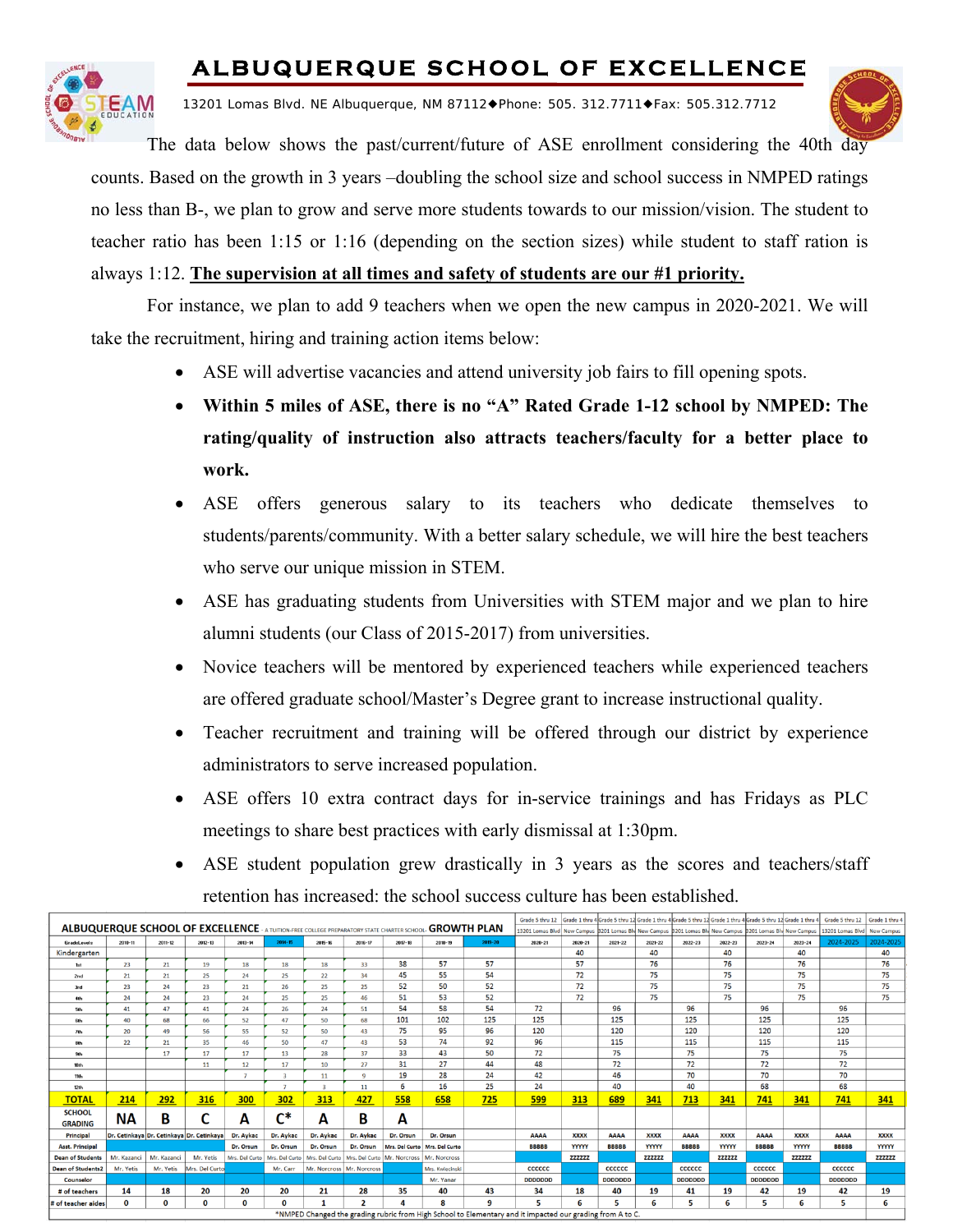#### **Plan for meeting enrollment targets:**

ASE received at least 400 applications every year by the lottery date in March and the number increases to 600 by August. Out of 600 applications, 120 may not be reached, may deny admission and roughly we added at least 210 new students in 2017, 230 new students in 2018. Moving forward, adding Kindergarten will increase our applications, yet we will enroll same number of students reaching our goal. Especially in 2022-2023 academic year, the enrolling students will only be from Kindergarten 40, First Grade 40 and  $6<sup>th</sup>$  Grade 30 students; keeping the same students until they graduate from ASE.

#### **Necessary advertising and/or promotion to meet the targets:**

We advertise in local newspapers (ABQ Journal – Weekly Alibi), online and school website as well as sending postcard to APS students. We will continue utilizing advertising: however, majority of the applicants state that they hear ASE from parents/friends. Thus, we would like to keep our students and parents be satisfied and increase the word of mouth with yard sign, bumper stickers, student mugs, and school uniforms.

### **Number of returning students:**

Around 95% students state that they will return ASE next year. However, by August the percentage becomes 80-85% (losing an additional 60 students). Since we know this data, we enroll an additional 10% students in each grade level and 20% in 6th grade where we plan to enroll 150 this year, opening our 5th section and keep our middle/high school strong for the following years. We used to lose students in 8th grade but according to the table/matrix, it is noticeable that 8th graders are more happier and returning to ASE with "College, Career, Life Ready" motto.

#### **Anticipated new student enrollment:**

As mentioned above, we plan to admit roughly 280 new students this year, enrolling 200 (548 returning from 602 Grade 1-11) and reaching our 725 goal for FY20. In 2020-2021, we will have a similar enrollment trend plus Kindergarten of 50 students (enrolling 40 students – 2 sections).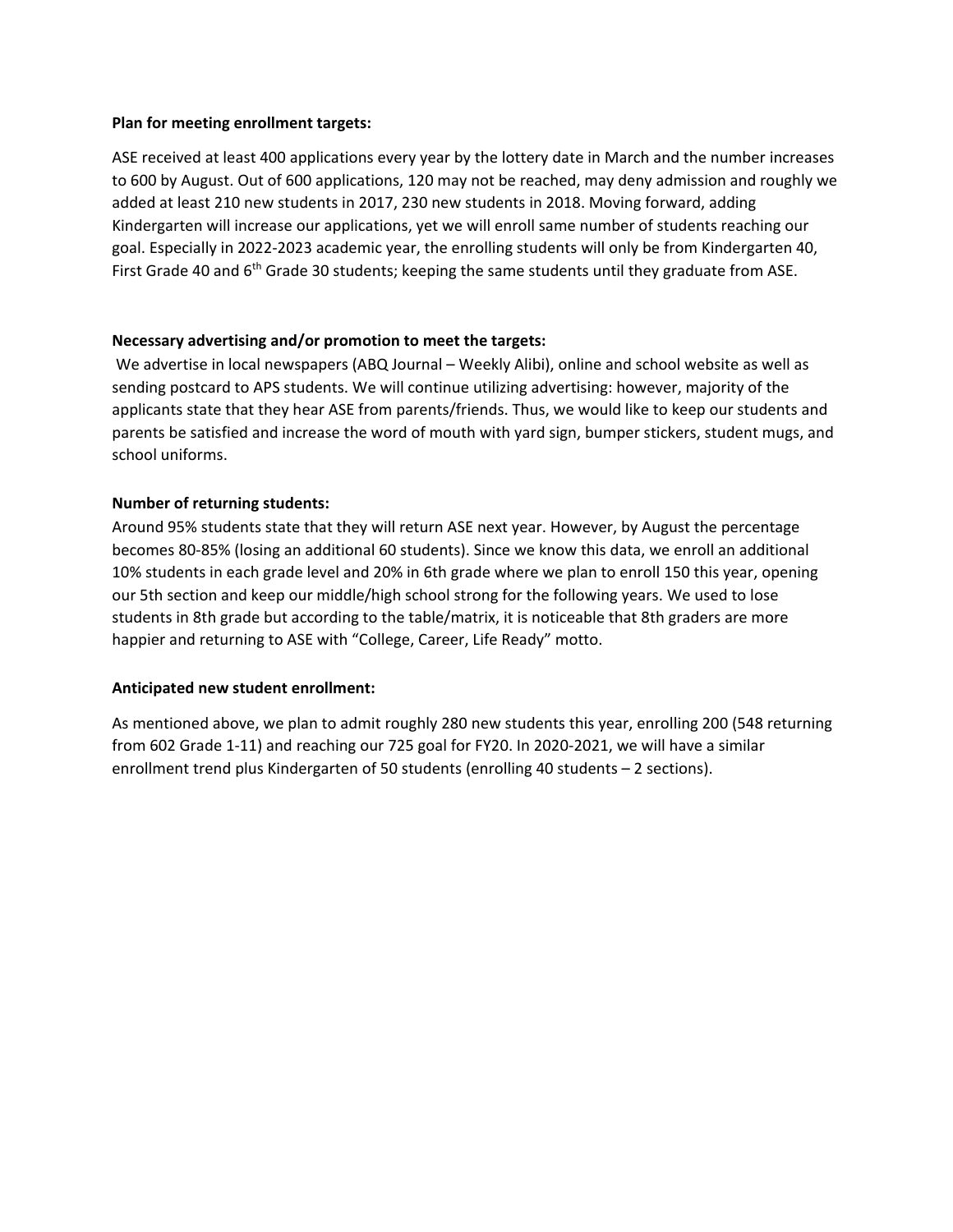#### **Concrete Resources**

Albuquerque School of Excellence will not need concrete resources which we currently have. We are just expanding the building adding Kindergarten which we already have experience and charter for. However, since the school will pay additional rent for projected growth, an additional funding/grant will help us keep our budget fit.

#### **Capacity Load**

Attached is the capacity load through the city for pupils. Currently, we serve 658 students (40<sup>th</sup> day) and plan to enroll 725 students in 2019-2020. The maximum student load could be 800 based on my experience on this current building at 13201 Lomas Blvd NE.